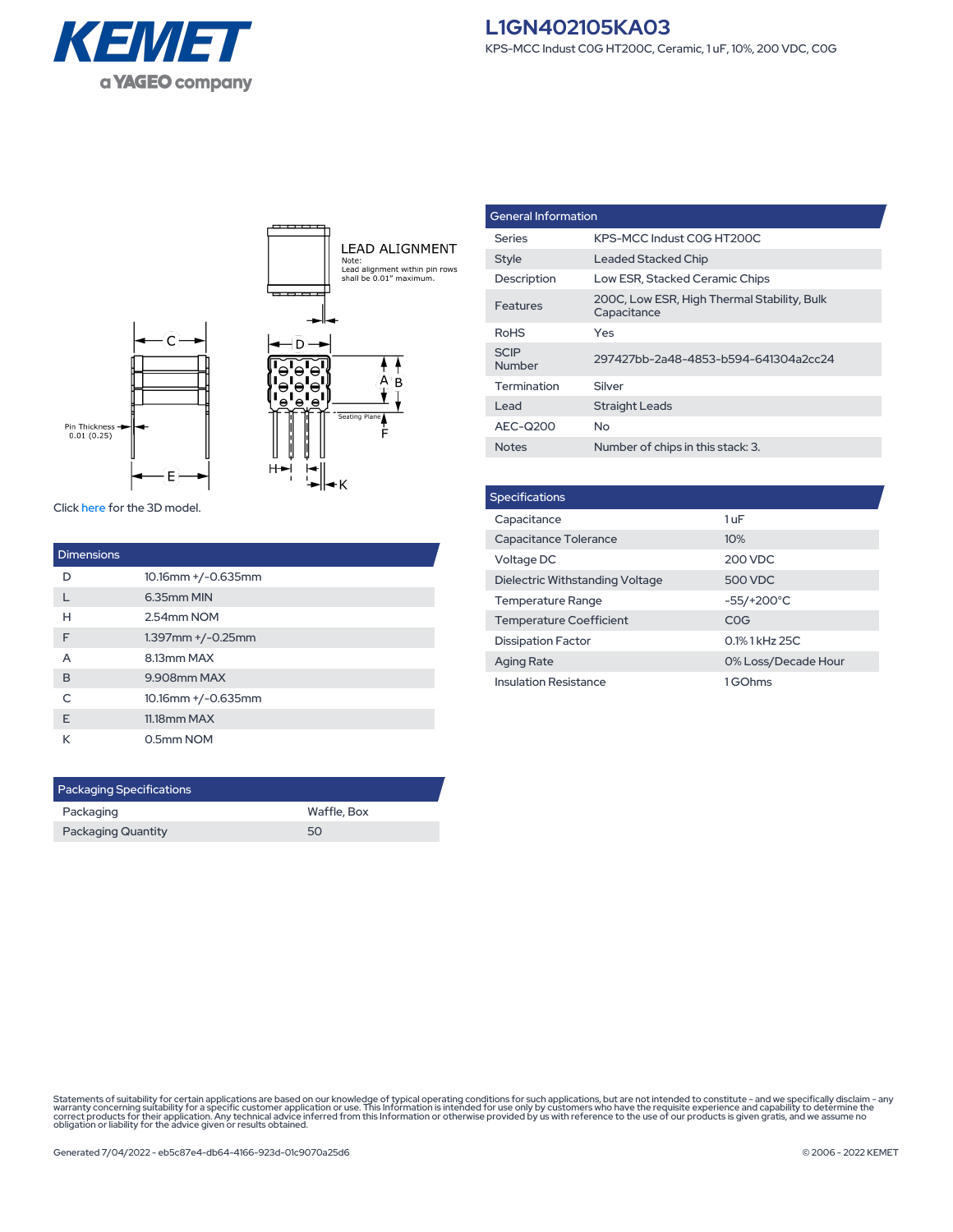

## **Simulations**

For the complete simulation environment please visit [K-SIM](https://ksim.kemet.com/?pn=L1GN402105KA03).

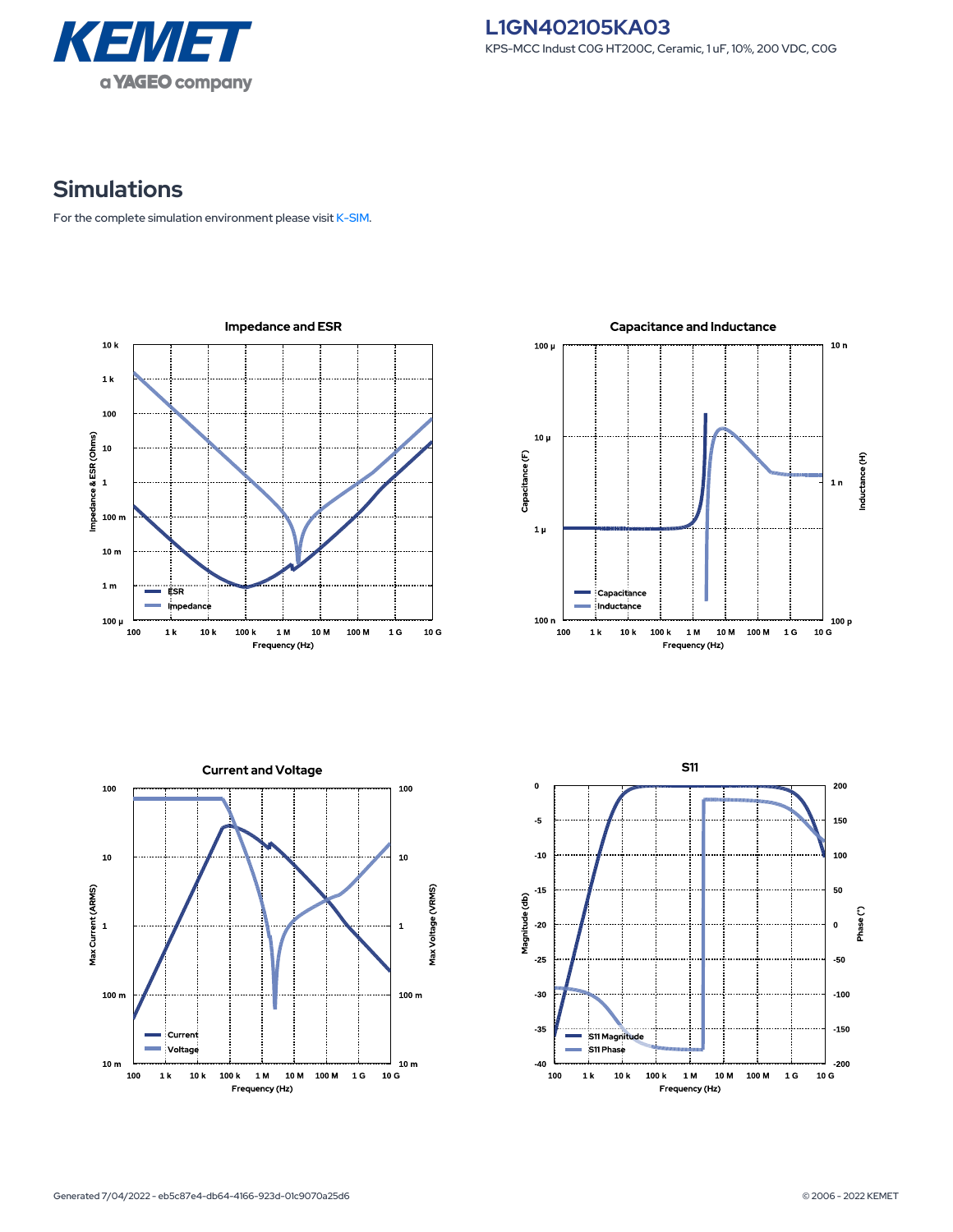